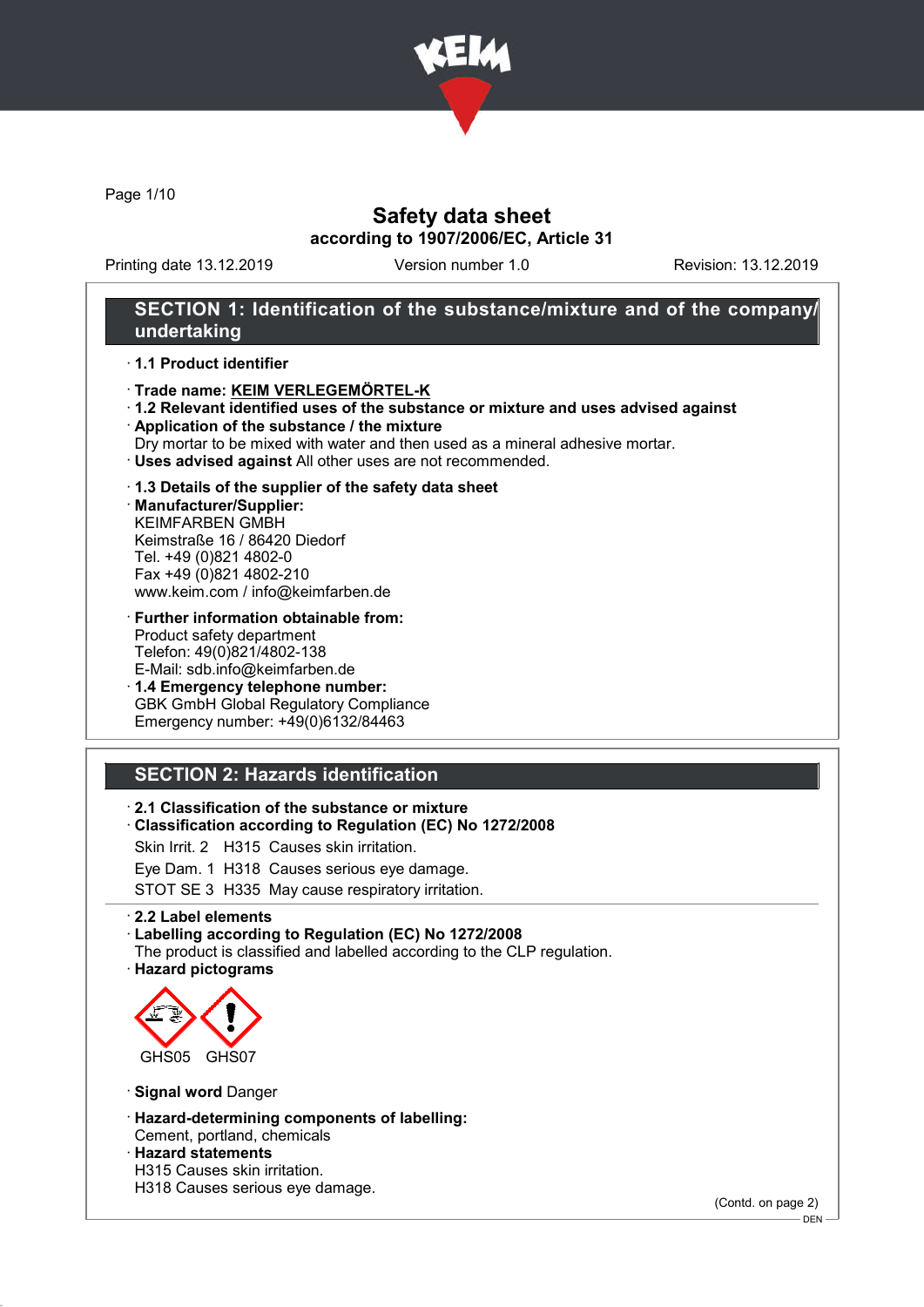

Page 2/10

# Safety data sheet according to 1907/2006/EC, Article 31

Printing date 13.12.2019 Version number 1.0 Revision: 13.12.2019

#### Trade name: KEIM VERLEGEMÖRTEL-K

|                             | (Contd. of page 1)                                                                                                                                 |
|-----------------------------|----------------------------------------------------------------------------------------------------------------------------------------------------|
|                             | H335 May cause respiratory irritation.                                                                                                             |
| · Precautionary statements  |                                                                                                                                                    |
| P102                        | Keep out of reach of children.                                                                                                                     |
| P280                        | Wear protective gloves/protective clothing/eye protection/face protection.                                                                         |
| P <sub>261</sub>            | Avoid breathing dust.                                                                                                                              |
| P271                        | Use only outdoors or in a well-ventilated area.                                                                                                    |
|                             | P305+P351+P338 IF IN EYES: Rinse cautiously with water for several minutes. Remove contact<br>lenses, if present and easy to do. Continue rinsing. |
| P315                        | Get immediate medical advice/attention.                                                                                                            |
| P304+P340                   | IF INHALED: Remove person to fresh air and keep comfortable for breathing.                                                                         |
| P302+P352                   | IF ON SKIN: Wash with plenty of soap and water.                                                                                                    |
| P362                        | Take off contaminated clothing.                                                                                                                    |
| P332+P313                   | If skin irritation occurs: Get medical advice/attention.                                                                                           |
| 2.3 Other hazards           |                                                                                                                                                    |
|                             | This Product contains cement. Cement produces an alkaline reaction with moisture or water. Avoid                                                   |
|                             | contact with eyes and prolonged skin contact.                                                                                                      |
|                             | · Results of PBT and vPvB assessment                                                                                                               |
| $\cdot$ PBT: Not applicable |                                                                                                                                                    |
| · vPvB: Not applicable      |                                                                                                                                                    |

### SECTION 3: Composition/information on ingredients

### · 3.2 Mixtures

· Description: Portland-cement, aggregate and additives

Dangerous components:

CAS: 65997-15-1 Cement, portland, chemicals  $>20\%$ 

EINECS: 266-043-4 <mark>◈</mark> Eye Dam. 1, H318; ♦ Skin Irrit. 2, H315; STOT SE 3, H335 Additional information: For the wording of the listed hazard phrases refer to section 16.

### SECTION 4: First aid measures

### · 4.1 Description of first aid measures

- · General information: When seeing the doctor we suggest to present this safety data sheet.
- · After inhalation: Supply fresh air; consult doctor in case of complaints.
- · After skin contact:

Immediately wash with water and soap and rinse thoroughly.

Do not use solvents or thinners.

- If skin irritation continues, consult a doctor.
- · After eye contact: Rinse opened eye for several minutes under running water. Then consult a doctor.
- · After swallowing:
- Rinse mouth and throat well with water.

Do not induce vomiting; call for medical help immediately.

· 4.2 Most important symptoms and effects, both acute and delayed No further relevant information available.

(Contd. on page 3)

 $-$  DEN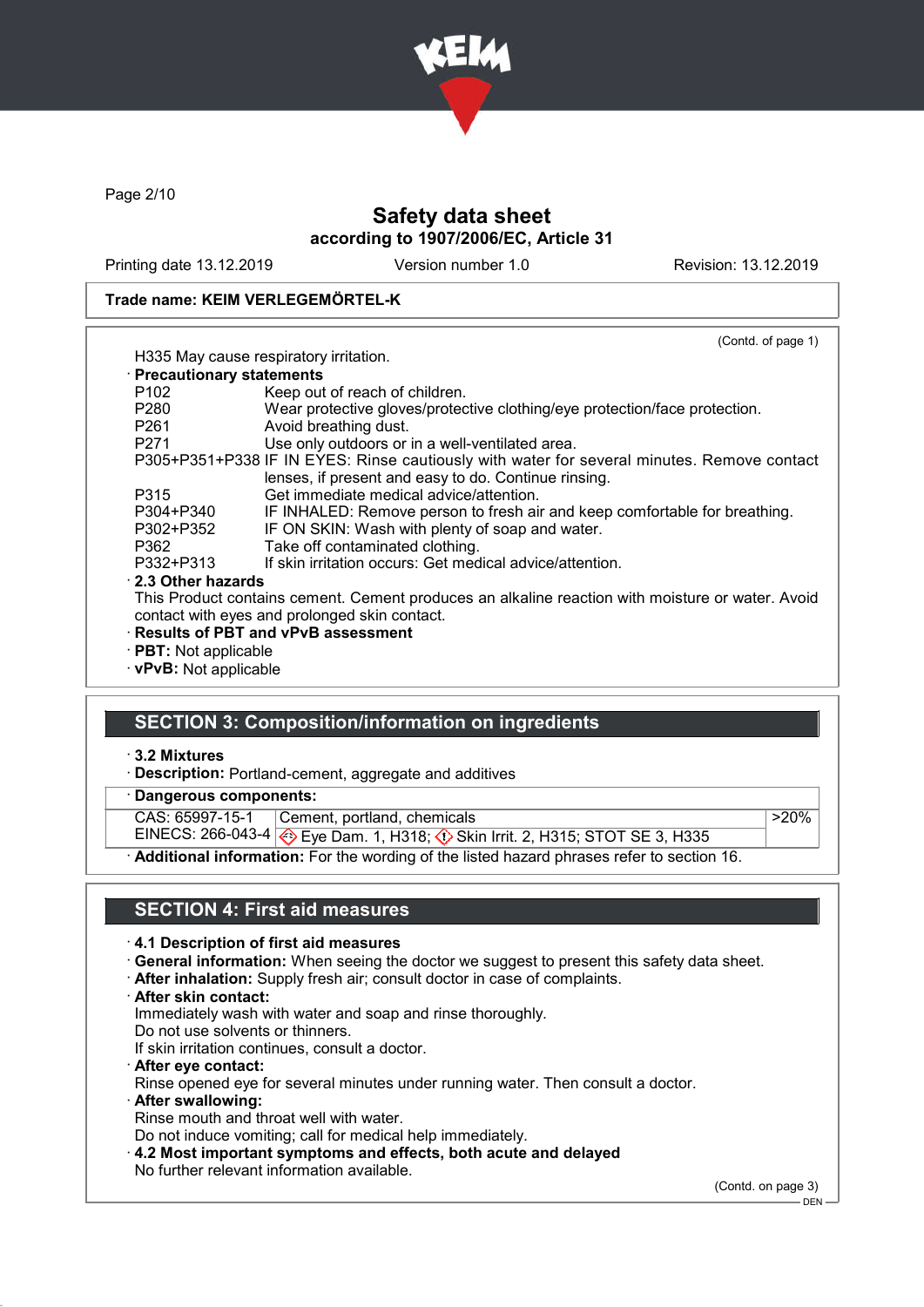

Page 3/10

# Safety data sheet according to 1907/2006/EC, Article 31

Printing date 13.12.2019 Version number 1.0 Revision: 13.12.2019

### Trade name: KEIM VERLEGEMÖRTEL-K

(Contd. of page 2)

#### · 4.3 Indication of any immediate medical attention and special treatment needed No further relevant information available.

### SECTION 5: Firefighting measures

· 5.1 Extinguishing media

- · Suitable extinguishing agents:
- Product itself does not burn. Co-ordinate fire-fighting measures to the fire surroundings.
- · 5.2 Special hazards arising from the substance or mixture
- No further relevant information available.
- · 5.3 Advice for firefighters
- · Specila protective equipment: Wear self-contained respiratory protective device.
- · Additional information

Dispose of fire debris and contaminated fire fighting water in accordance with official regulations. In case of fire do not breathe smoke, fumes and vapours.

### SECTION 6: Accidental release measures

· 6.1 Personal precautions, protective equipment and emergency procedures Avoid formation of dust. Provide adequate ventilation or wear respiratory mask. Avoid contact with skin and eyes. Respect the protection rules (see section 7 a. 8). Product forms slippery surface when combined with water. · 6.2 Environmental precautions: Do not allow product to reach soil, sewage system or any water course. Follow local governmental rules and regulations. · 6.3 Methods and material for containment and cleaning up: Close drainages (risk of blocking) Danger of slipping! Avoid formation of dust. Ensure adequate ventilation. Pick up mechanically. Dispose of the material collected according to regulations. Clear contaminated areas thoroughly. 6.4 Reference to other sections See Section 7 for information on safe handling. See Section 8 for information on personal protection equipment. See Section 13 for disposal information.

### SECTION 7: Handling and storage

· 7.1 Precautions for safe handling Avoid contact with skin and eyes. Keep receptacles tightly sealed.

(Contd. on page 4)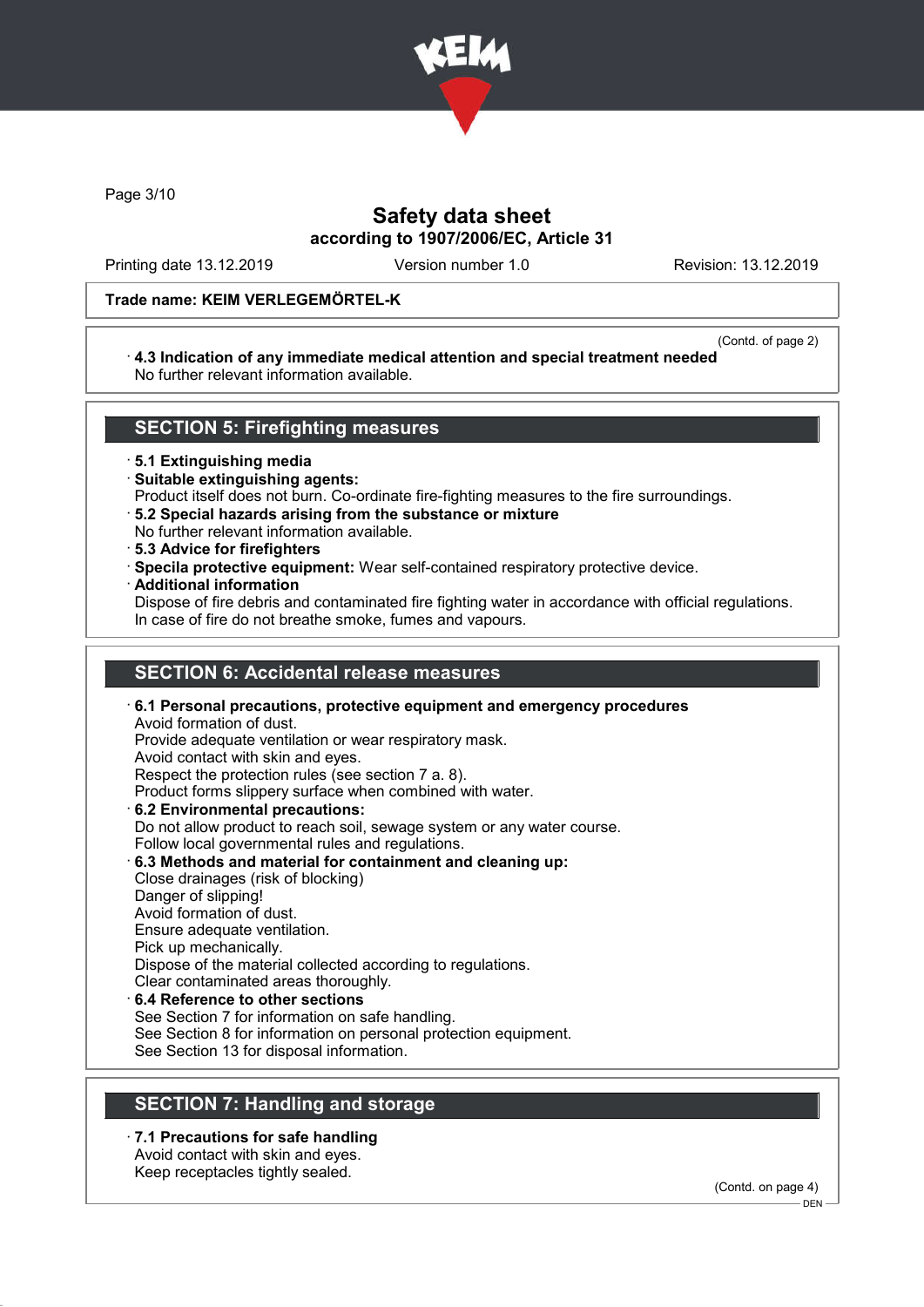

Page 4/10

## Safety data sheet according to 1907/2006/EC, Article 31

Printing date 13.12.2019 Version number 1.0 Revision: 13.12.2019

### Trade name: KEIM VERLEGEMÖRTEL-K

(Contd. of page 3) Prevent formation of dust. Ensure good ventilation/exhaustion at the workplace. Any unavoidable deposit of dust must be regularly removed. See item 8 (8.2) for information about suitable protective equipment and technical precautions. Respect the protection rules. Information about fire - and explosion protection: The product is not flammable. No special measures required. · 7.2 Conditions for safe storage, including any incompatibilities · Storage: · Requirements to be met by storerooms and receptacles: Keep in the original containers in a cool and dry place. Store only in unopened original receptacles. · Information about storage in one common storage facility: Do not store together with acids. · Further information about storage conditions: Store in dry conditions. Protect from humidity and water. Avoid dust formations and deposits. Keep container tightly sealed. Protect from heat and direct sunlight. Storage class: 13

· 7.3 Specific end use(s) No further relevant information available.

### SECTION 8: Exposure controls/personal protection

· 8.1 Control parameters

· Ingredients with limit values that require monitoring at the workplace:

### 65997-15-1 Cement, portland, chemicals

AGW (Germany) Long-term value: 5 E mg/m<sup>3</sup> DFG

· Additional information: The lists valid during the making were used as basis.

- · Personal protective equipment:
- · General protective and hygienic measures:
- Vacuum clean contaminated clothing. Do not blow or brush off contamination.
- Avoid contact with the eyes and skin.
- Do not inhale dust / smoke / mist.
- Wash hands before breaks and at the end of work.
- Immediately remove all soiled and contaminated clothing.
- Respiratory protection: In a dusty environment wear suitable facemask. Filter: FFP2
- · Protection of hands: Protective gloves
- Alkaline resistant gloves

(Contd. on page 5)

<sup>·</sup> 8.2 Exposure controls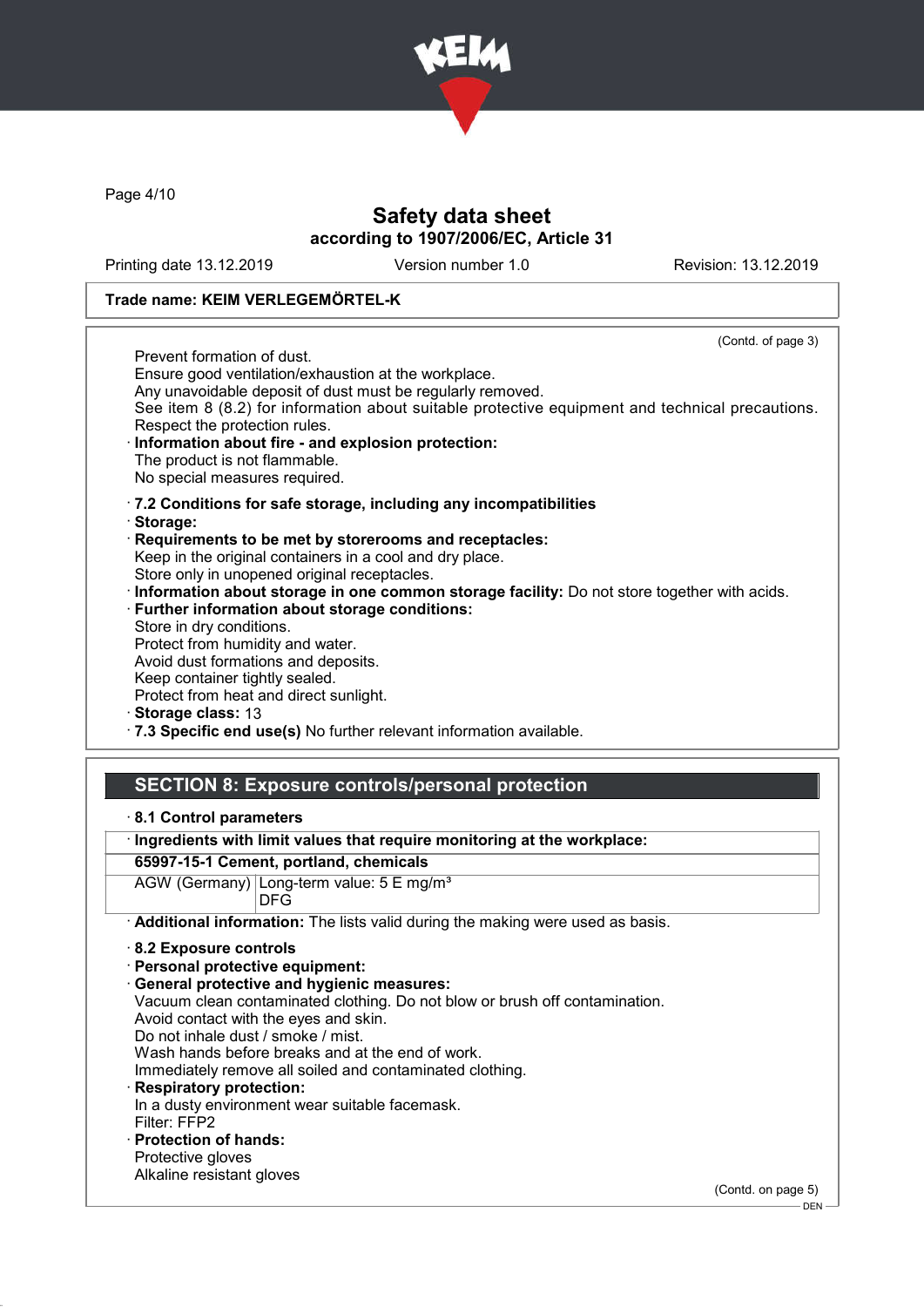

Page 5/10

# Safety data sheet according to 1907/2006/EC, Article 31

Printing date 13.12.2019 Version number 1.0 Revision: 13.12.2019

## Trade name: KEIM VERLEGEMÖRTEL-K

| (Contd. of page 4)                                                                                   |
|------------------------------------------------------------------------------------------------------|
| · Material of gloves                                                                                 |
| suitable material e.g.:                                                                              |
| Nitrile impregnated cotton-gloves                                                                    |
| Recommended thickness of the material: $\geq 0.5$ mm                                                 |
| The selection of the suitable gloves does not only depend on the material, but also on further marks |
| of quality and varies from manufacturer to manufacturer. As the product is a preparation of several  |
| substances, the resistance of the glove material can not be calculated in advance and has therefore  |
| to be checked prior to the application.                                                              |
| · Penetration time of glove material                                                                 |
| Value for the permeation: level $\geq 6$ (480 min)                                                   |
| The determined penetration times according to EN 16523-1:2015 are not performed under practical      |
| conditions. Therefore a maximum wearing time, which corresponds to 50% of the penetration time,      |
| is recommended.                                                                                      |
| The exact break trough time has to be found out by the manufacturer of the protective gloves and     |
| has to be observed.                                                                                  |
| $\cdot$ Eye protection:                                                                              |
| In a dusty environment wear protective goggles.                                                      |
| Tightly sealed goggles                                                                               |
| · Body protection:                                                                                   |
| Protective work clothing                                                                             |
| After contact with skin wash thoroughly with water and apply lotion.                                 |
| <b>Limitation and supervision of exposure into the environment</b>                                   |
| See Section 12 and 6.2                                                                               |

No further relevant information available.

# SECTION 9: Physical and chemical properties

| 9.1 Information on basic physical and chemical properties<br><b>General Information</b> |                  |                    |  |  |
|-----------------------------------------------------------------------------------------|------------------|--------------------|--|--|
| · Appearance:                                                                           |                  |                    |  |  |
| Form:                                                                                   | Powder-like      |                    |  |  |
| Colour:                                                                                 | Grev             |                    |  |  |
| · Odour:                                                                                | Odourless        |                    |  |  |
| Odour threshold:                                                                        | Not determined   |                    |  |  |
| $\cdot$ pH-value at 20 $\degree$ C:                                                     | $11.5 - 13.5^*$  |                    |  |  |
|                                                                                         | mixed with water |                    |  |  |
| $\cdot$ Change in condition                                                             |                  |                    |  |  |
| <b>Melting point/freezing point:</b>                                                    | Not determined   |                    |  |  |
| Initial boiling point and boiling range: Not applicable                                 |                  |                    |  |  |
| · Flash point:                                                                          | Not applicable   |                    |  |  |
| · Flammability (solid, gas):                                                            | Not applicable   |                    |  |  |
| · Ignition temperature:                                                                 | Not determined   |                    |  |  |
| · Decomposition temperature:                                                            | Not determined   |                    |  |  |
|                                                                                         |                  | (Contd. on page 6) |  |  |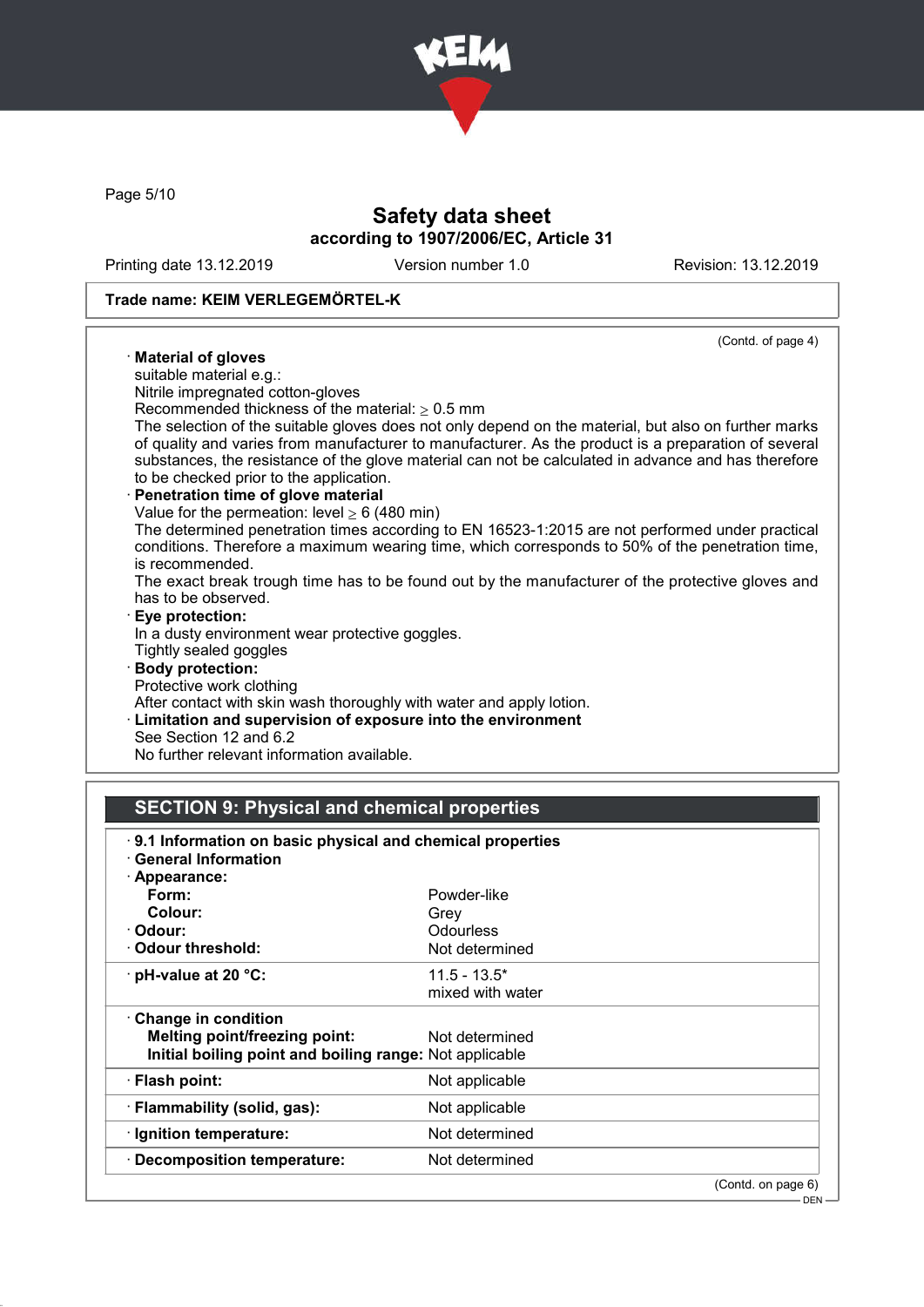

Page 6/10

# Safety data sheet according to 1907/2006/EC, Article 31

Printing date 13.12.2019 Version number 1.0 Revision: 13.12.2019

#### Trade name: KEIM VERLEGEMÖRTEL-K

|                                           | (Contd. of page 5)                                                              |  |
|-------------------------------------------|---------------------------------------------------------------------------------|--|
| · Auto-ignition temperature:              | Product is not selfigniting.                                                    |  |
| <b>Explosive properties:</b>              | Product does not present an explosion hazard.                                   |  |
| <b>Explosion limits:</b>                  |                                                                                 |  |
| Lower:                                    | Not applicable                                                                  |  |
| Upper:                                    | Not applicable                                                                  |  |
| <b>Oxidising properties:</b>              | Not applicable                                                                  |  |
| · Vapour pressure:                        | Not applicable                                                                  |  |
| · Density:                                | Not determined                                                                  |  |
| <b>Bulk density:</b>                      | 1.200-1.500* kg/m <sup>3</sup>                                                  |  |
| <b>Relative density</b>                   | Not determined                                                                  |  |
| · Vapour density                          | Not applicable                                                                  |  |
| <b>Evaporation rate</b>                   | Not applicable                                                                  |  |
| $\cdot$ Solubility in / Miscibility with  |                                                                                 |  |
| water:                                    | Insoluble                                                                       |  |
|                                           | Miscible                                                                        |  |
| · Partition coefficient: n-octanol/water: | Not applicable                                                                  |  |
| · Viscosity:                              |                                                                                 |  |
| Dynamic:                                  | Not applicable                                                                  |  |
| <b>Kinematic:</b>                         | Not applicable                                                                  |  |
| ⋅ 9.2 Other information                   | * The values are for freshly produced material and may<br>change with the time. |  |

# SECTION 10: Stability and reactivity

- · 10.1 Reactivity Reacts with water alkaline and hardens.
- · 10.2 Chemical stability Stable under normal conditions of storage and use.
- · Thermal decomposition / conditions to be avoided: Stable at environment temperature.
- No decomposition if used and stored according to specifications.
- · 10.3 Possibility of hazardous reactions No dangerous reactions known.
- · 10.4 Conditions to avoid Humidity
- · 10.5 Incompatible materials: Acids
- · 10.6 Hazardous decomposition products:

No hazardous decomposition products if stored and handled as prescribed.

## SECTION 11: Toxicological information

· 11.1 Information on toxicological effects

· Acute toxicity Based on available data, the classification criteria are not met.

(Contd. on page 7)

DEN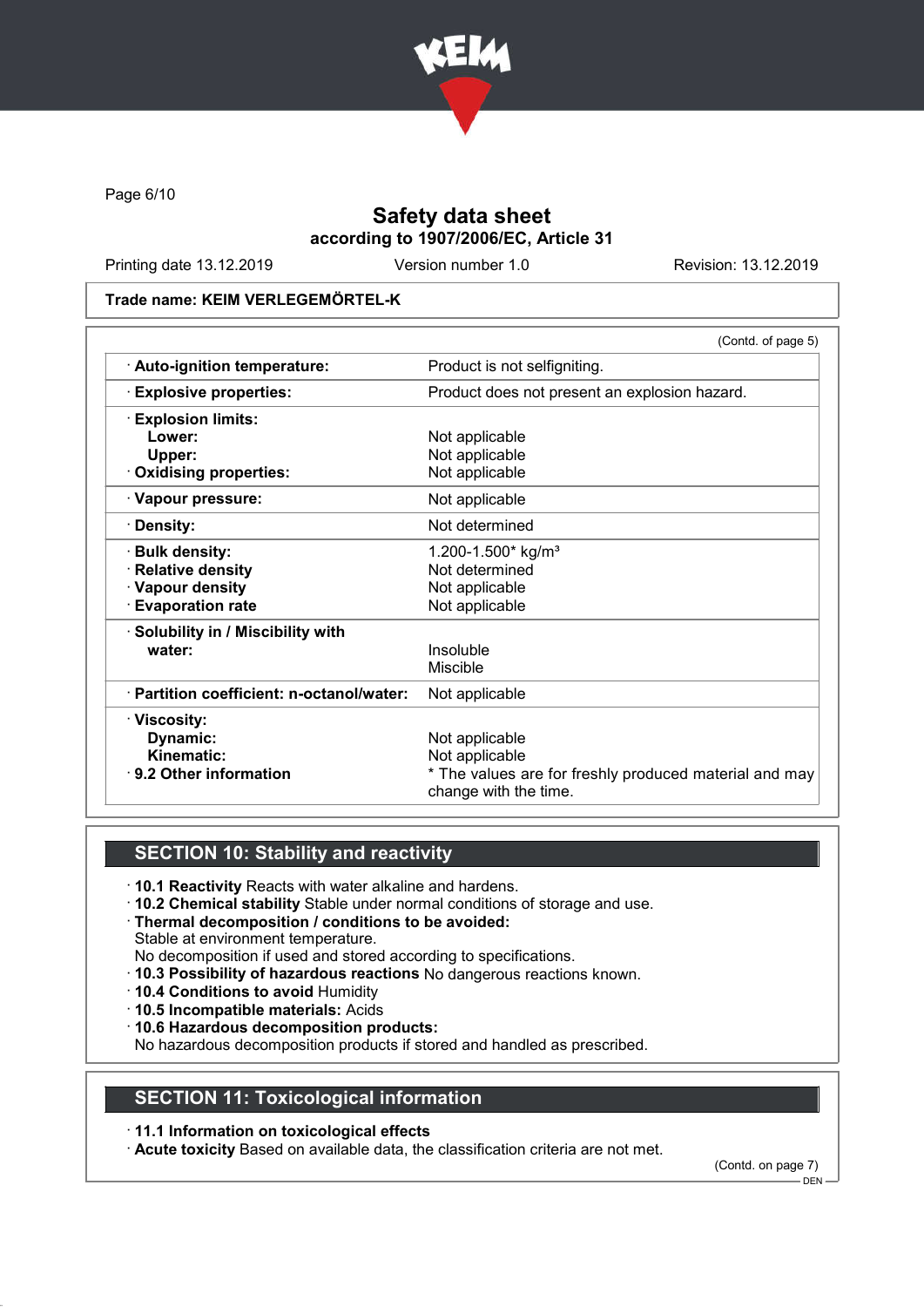

Page 7/10

# Safety data sheet according to 1907/2006/EC, Article 31

Printing date 13.12.2019 Version number 1.0 Revision: 13.12.2019

(Contd. of page 6)

### Trade name: KEIM VERLEGEMÖRTEL-K

- · Primary irritant effect:
- · Skin corrosion/irritation
- Causes skin irritation.
- · Serious eye damage/irritation Causes serious eye damage.
- · during inhalation: Irritating to respiratory system.
- · during swallowing: Irritant effect possible
- · Respiratory or skin sensitisation
- Product is reduced in chromate. Within the indicated storage time sensitization is not expected. · Other information (about experimental toxicology):
- Experimental analysis are not available.
- The product was not tested. The statements on toxicology have been derived from the properties of the individual components.
- · CMR effects (carcinogenity, mutagenicity and toxicity for reproduction) Not applicable
- · Germ cell mutagenicity Based on available data, the classification criteria are not met.
- · Carcinogenicity Based on available data, the classification criteria are not met.
- · Reproductive toxicity Based on available data, the classification criteria are not met.
- · STOT-single exposure
- May cause respiratory irritation.
- · STOT-repeated exposure Based on available data, the classification criteria are not met.
- · Aspiration hazard Based on available data, the classification criteria are not met.

# SECTION 12: Ecological information

#### · 12.1 Toxicity

- · Aquatic toxicity: No further relevant information available.
- · 12.2 Persistence and degradability No further relevant information available.
- · 12.3 Bioaccumulative potential No further relevant information available.
- · 12.4 Mobility in soil No further relevant information available.
- · Additional ecological information:
- · AOX-indication:

According to our standard of knowledge the product does not contain any organic bounded halogen. The product has no influence on the waste water's AOX-value.

#### · According to the formulation contains the following heavy metals and compounds from the EU guideline NO. 2006/11/EC:

According to our current data base the product does not consist of any heavy metals or substances of EU-directives 76/464/EWG.

General notes:

At present there are no ecotoxicological assessments.

Do not allow product to reach ground water, water course or sewage system.

Water hazard class 1 (German Regulation) (Self-assessment): slightly hazardous for water

- · 12.5 Results of PBT and vPvB assessment
- · PBT: Not applicable
- · vPvB: Not applicable

(Contd. on page 8)

 $-$  DEN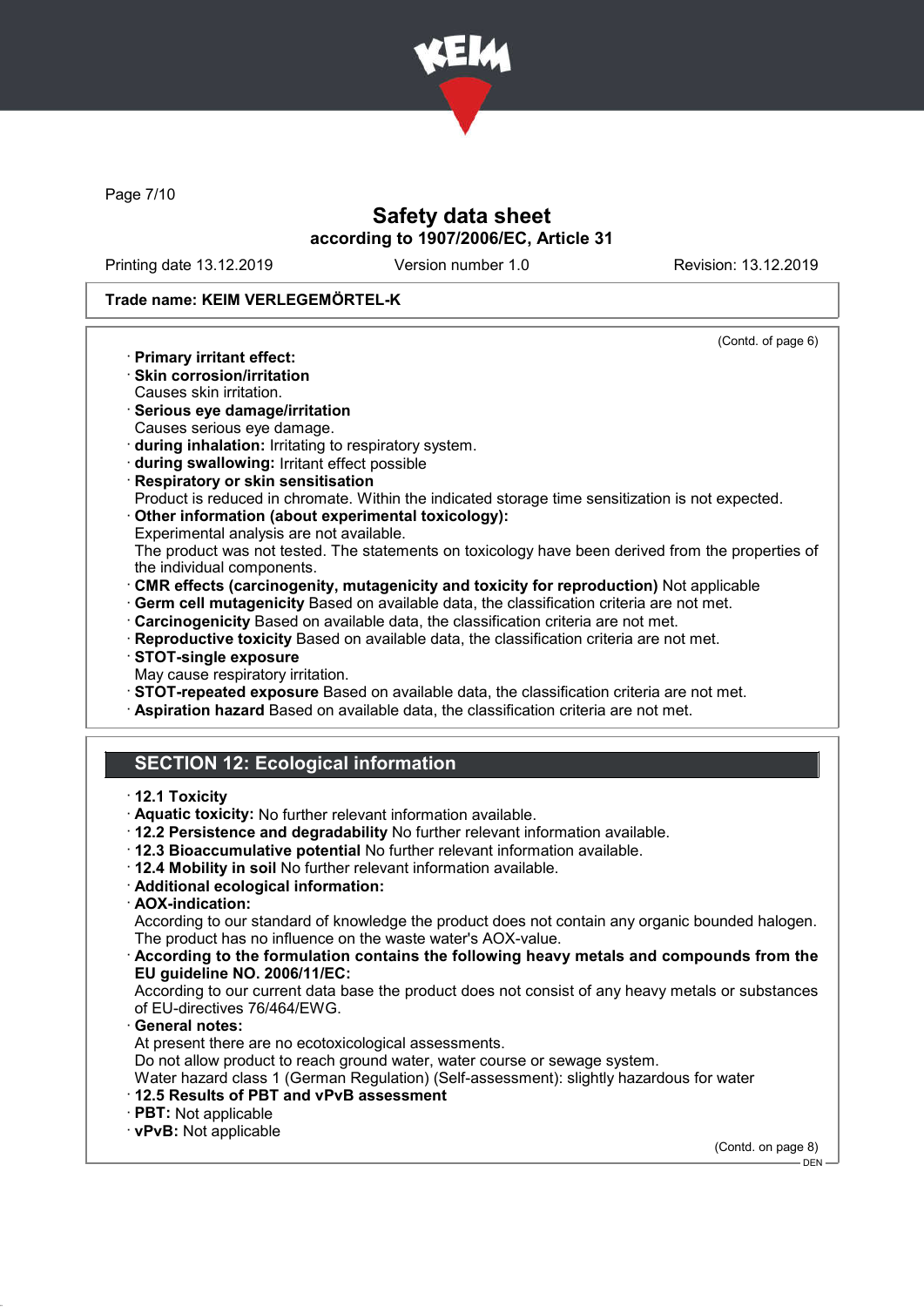

Page 8/10

# Safety data sheet according to 1907/2006/EC, Article 31

Printing date 13.12.2019 Version number 1.0 Revision: 13.12.2019

### Trade name: KEIM VERLEGEMÖRTEL-K

#### · 12.6 Other adverse effects No further relevant information available.

(Contd. of page 7)

### SECTION 13: Disposal considerations

#### · 13.1 Waste treatment methods

#### **Recommendation**

Disposal must be made according to official regulations.

Must not be disposed with household garbage. Do not allow product to reach sewage system. Unused remainders of the product should be regarded as hazardous waste.

Recommendation for non-reusable residues: Mix with water and allow to harden.

Allow wet product and product sludge to harden and do not allow to get into drains or waterways. Dispose hardened product as concrete waste.

#### · European waste catalogue

17 01 01 | concrete

#### · Uncleaned packaging:

· Recommendation:

Disposal must be made according to official regulations.

Non contaminated packagings may be recycled.

Recommended cleansing agents: Water, if necessary with cleansing agents.

# SECTION 14: Transport information

| · 14.1 UN-Number<br>· ADR, IMDG, IATA                                                        | Void                                                          |  |
|----------------------------------------------------------------------------------------------|---------------------------------------------------------------|--|
| 14.2 UN proper shipping name<br>· ADR, IMDG, IATA                                            | Void                                                          |  |
| 14.3 Transport hazard class(es)                                                              |                                                               |  |
| · ADR, IMDG, IATA<br>· Class                                                                 | Void                                                          |  |
| ⋅ 14.4 Packing group<br>· ADR, IMDG, IATA                                                    | Void                                                          |  |
| ⋅14.5 Environmental hazards:<br>· Marine pollutant:                                          | No                                                            |  |
| 14.6 Special precautions for user                                                            | Not applicable                                                |  |
| 14.7 Transport in bulk according to Annex II<br>of Marpol and the IBC Code<br>Not applicable |                                                               |  |
| · Transport/Additional information:                                                          | No dangerous good in sense of these transport<br>regulations. |  |
|                                                                                              | (Contd. on page 9)                                            |  |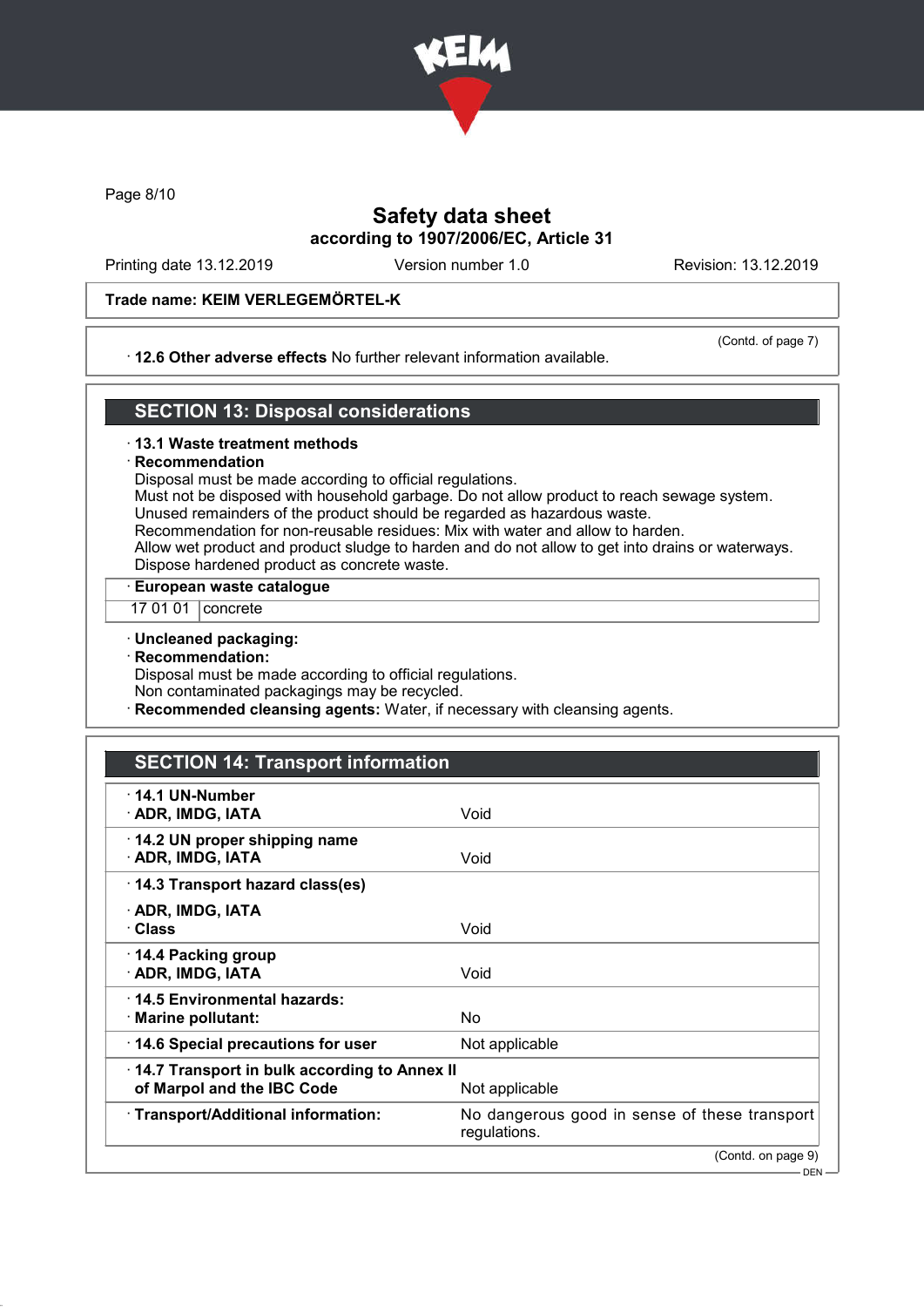

Page 9/10

## Safety data sheet according to 1907/2006/EC, Article 31

Printing date 13.12.2019 Version number 1.0 Revision: 13.12.2019

(Contd. of page 8)

### Trade name: KEIM VERLEGEMÖRTEL-K

· UN "Model Regulation": Void

### SECTION 15: Regulatory information

- · 15.1 Safety, health and environmental regulations/legislation specific for the substance or mixture
- · Labelling according to Regulation (EC) No 1272/2008 For information on labelling please refer to section 2 of this document.
- · Directive 2012/18/EU
- · Named dangerous substances ANNEX I None of the ingredients is listed.
- · National regulations:
- · Waterhazard class: Water hazard class 1 (Self-assessment): slightly hazardous for water.
- · Other regulations, limitations and prohibitive regulations
- · Please note:

TRGS 200 (Germany) TRGS 500 (Germany) TRGS 510 (Germany)

- TRGS 900 (Germany)
- · Substances of very high concern (SVHC) according to REACH, Article 57 Not applicable
- · Product-Code/Giscode: ZP1
- · 15.2 Chemical safety assessment: A Chemical Safety Assessment has not been carried out.

### SECTION 16: Other information

This information is based on our present knowledge. However, this shall not constitute a guarantee for any specific product features and shall not establish a legally valid contractual relationship.

#### **Relevant phrases**

H315 Causes skin irritation.

- H318 Causes serious eye damage.
- H335 May cause respiratory irritation.
- · Department issuing SDS: KEIMFARBEN Germany, Product safety department
- Abbreviations and acronyms:

ADR: Accord européen sur le transport des marchandises dangereuses par Route (European Agreement concerning the International Carriage of Dangerous Goods by Road) IMDG: International Maritime Code for Dangerous Goods IATA: International Air Transport Association GHS: Globally Harmonised System of Classification and Labelling of Chemicals EINECS: European Inventory of Existing Commercial Chemical Substances ELINCS: European List of Notified Chemical Substances CAS: Chemical Abstracts Service (division of the American Chemical Society) TRGS: Technische Regeln für Gefahrstoffe (Technical Rules for Dangerous Substances, BAuA, Germany) PBT: Persistent, Bioaccumulative and Toxic SVHC: Substances of Very High Concern vPvB: very Persistent and very Bioaccumulative AGW: Arbeitsplatzgrenzwert (Germany) EC10: Effective concentration at 10% mortality rate.

(Contd. on page 10)

DEN